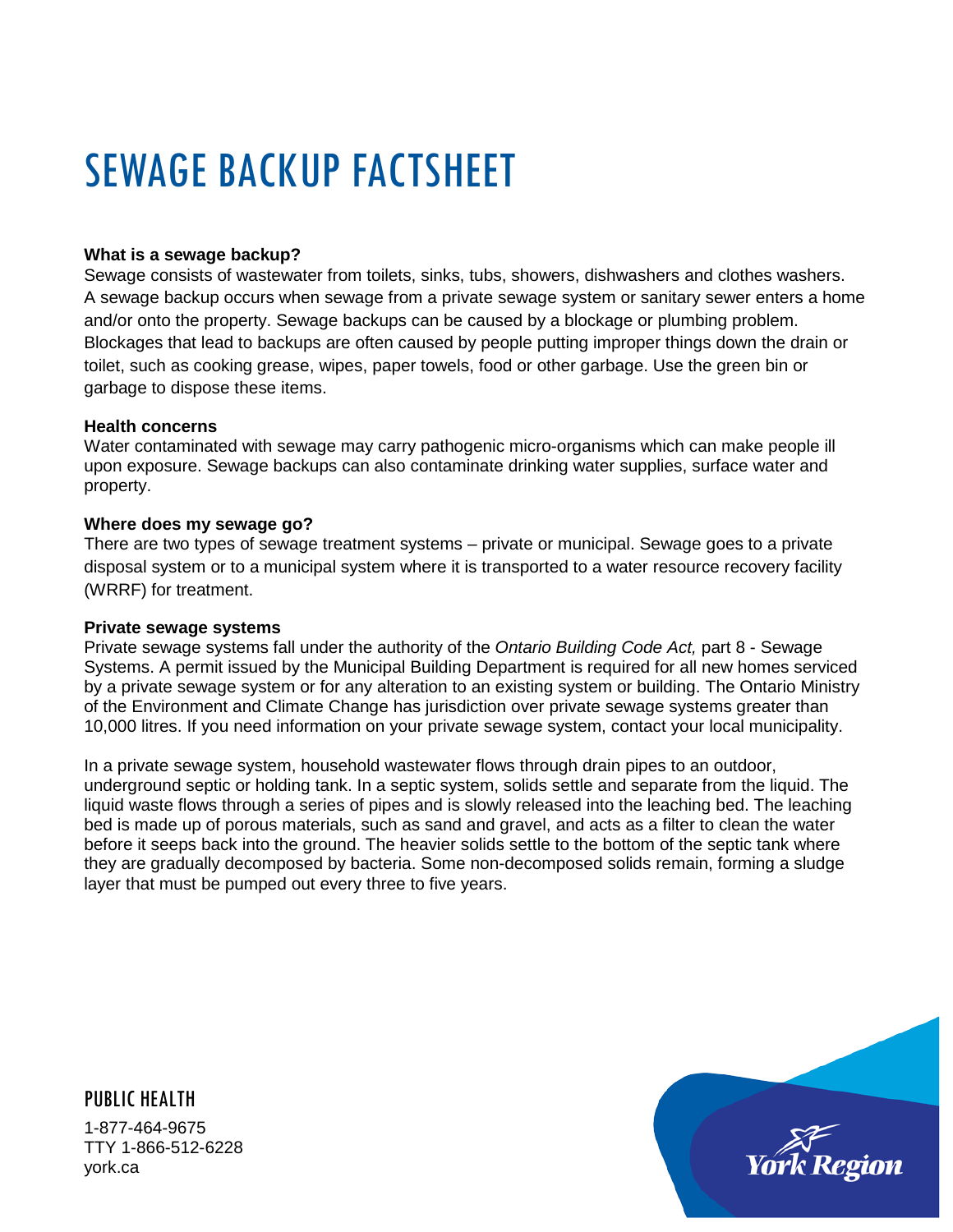# **Private sewage disposal system**



**Courtesy of Conservation Ontario** 

## **Municipal sewer systems**

#### **What is a sanitary sewer?**

A sanitary sewer system is designed to collect wastewater and direct it to a water resource recovery facility (WRRF). All drains and toilets in a home discharge to a sanitary sewer pipe that runs from the home to the property line and is owned and maintained by the homeowner. The local municipality is responsible for the portion of the sanitary sewer between the property line and the main sewer. York Region is responsible for the main sewer which collects wastewater from the local municipal sanitary sewers and transports it to a sewage treatment facility where the solids are burned to provide energy and the liquids are cleaned and discharged back into the environment.

## **What is a storm sewer?**

Storm sewers collect and transport storm water such as rain and melted snow or ice from roofs, streets, parking lots and other paved areas to storm water holding ponds or directly into streams, creeks, rivers and lakes without treatment. A storm sewer under a local road is the responsibility of the local municipality, while a storm sewer under a regional road is York Region's responsibility. Storm sewer blockages are often caused when engine oils, sand and other debris are put into storm drains. Storm sewer backups can lead to flooding in surrounding areas. Homes with improper storm water drainage may be at greater risk of basement flooding because the water pools and can be redirected back to the house where it can leak into cracks in floors and foundations and through window wells.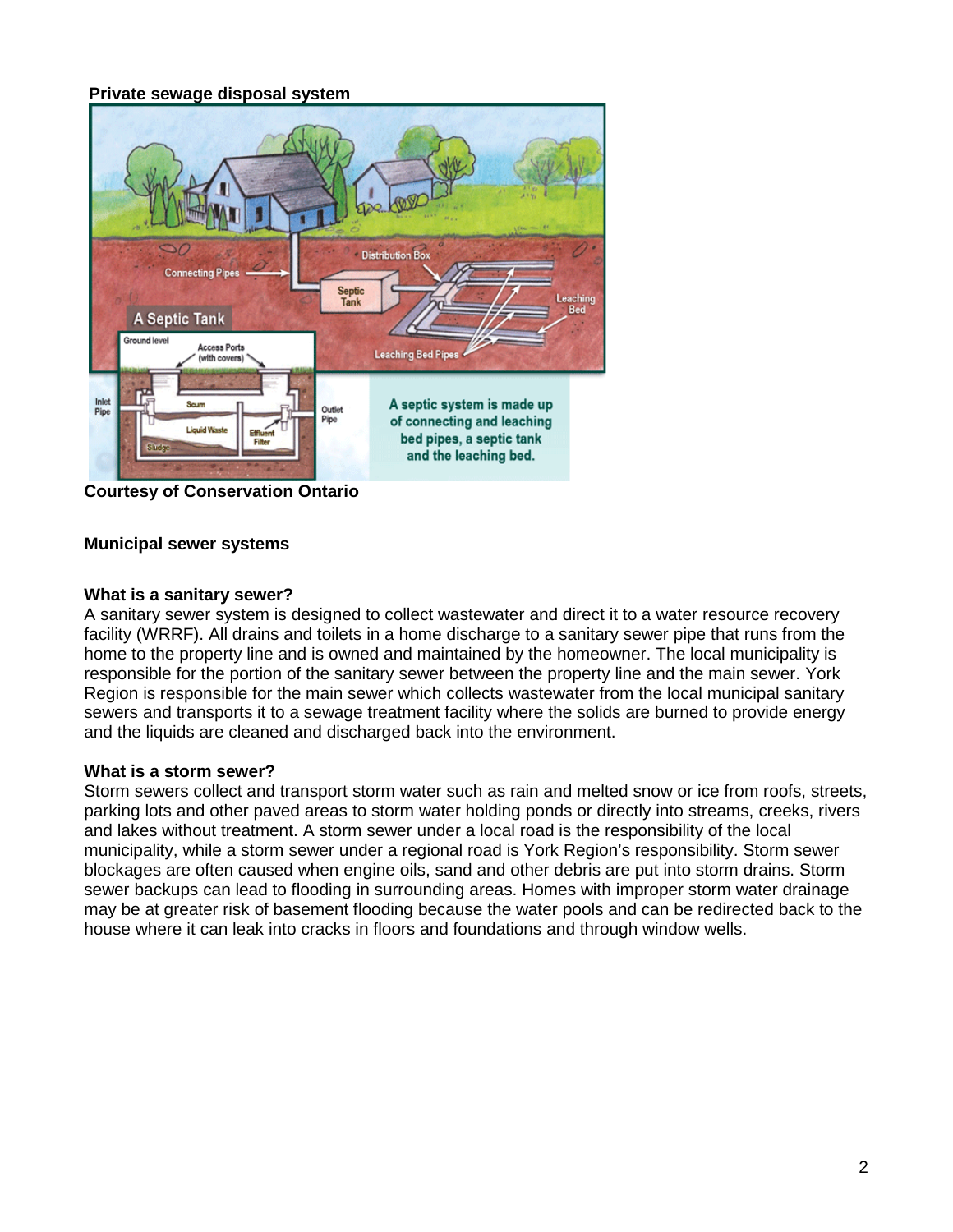## **Municipal sewer systems**



#### **How can I prevent a sewer backup at home?**

- Do not dispose of paper towels, wipes (including flushable wipes), diapers or feminine hygiene products in your toilet. Use the York Region Environmental Services Bindicator available at [york.ca/bindicator](http://www.york.ca/wps/portal/yorkhome/environment/bindicator/) to find the best option for item disposal.
- Avoid pouring cooking oils and grease down household drains or toilets as it will harden and eventually clog the drain; see *[A Home Owner's Guide to Safe Disposal](http://www.york.ca/wps/wcm/connect/yorkpublic/8f969ea7-3ffd-4bf0-90e6-29625d356c65/FatOilandGreaseResidentialBrochure.pdf?MOD=AJPERES&CACHEID=8f969ea7-3ffd-4bf0-90e6-29625d356c65&attachment=true) of Fats, Oil and Grease* for helpful disposal tips
- Review your home insurance policy and/or contact your agent to verify if your policy covers damages as a result of a sewer backup
- Contact a licensed plumber to have an approved backwater valve installed to reduce the risk of sewage entering the basement if your home is served by a municipal sewer system. Your local municipality may have information on approved backwater valves.
- Ensure your property has good drainage and is free from cracks in the foundation walls and floors; see the Institute for Catastrophic Loss Reduction's *[Handbook for Reducing Basement](https://www.iclr.org/wp-content/uploads/PDFS/handbook-for-reducing-basement-flooding.pdf)  [Flooding](https://www.iclr.org/wp-content/uploads/PDFS/handbook-for-reducing-basement-flooding.pdf)* for more information
- Keep all eavestroughs and downspouts clean and clear to allow proper drainage and direct water over land and away from your home. Ensure downspouts and weeping tiles are disconnected from the sanitary sewer system.

#### **What should I do immediately after a sewage backup?**

- Stop using your plumbing until the sewer problem is checked
- Stay out of sewage floodwater as much as possible, especially near electrical lines or outlets
- Turn off power at the breaker box if there is standing water or the possibility of wires getting wet. Ask your electrical utility for help if needed.
- Contact a licensed professional to investigate and assess the source of the problem if your home is served by a private sewage system. Your local building department can also provide direction.
- Contact your local public works department and make a request to investigate and assess the source of the problem if your home is served by a municipal sewer system. You may be advised to contact a licensed plumber if the problem is linked to the drain or toilet system of your home.
- Contact your landlord if you are a tenant
- Check your insurance policy to see if you have sewer backup coverage